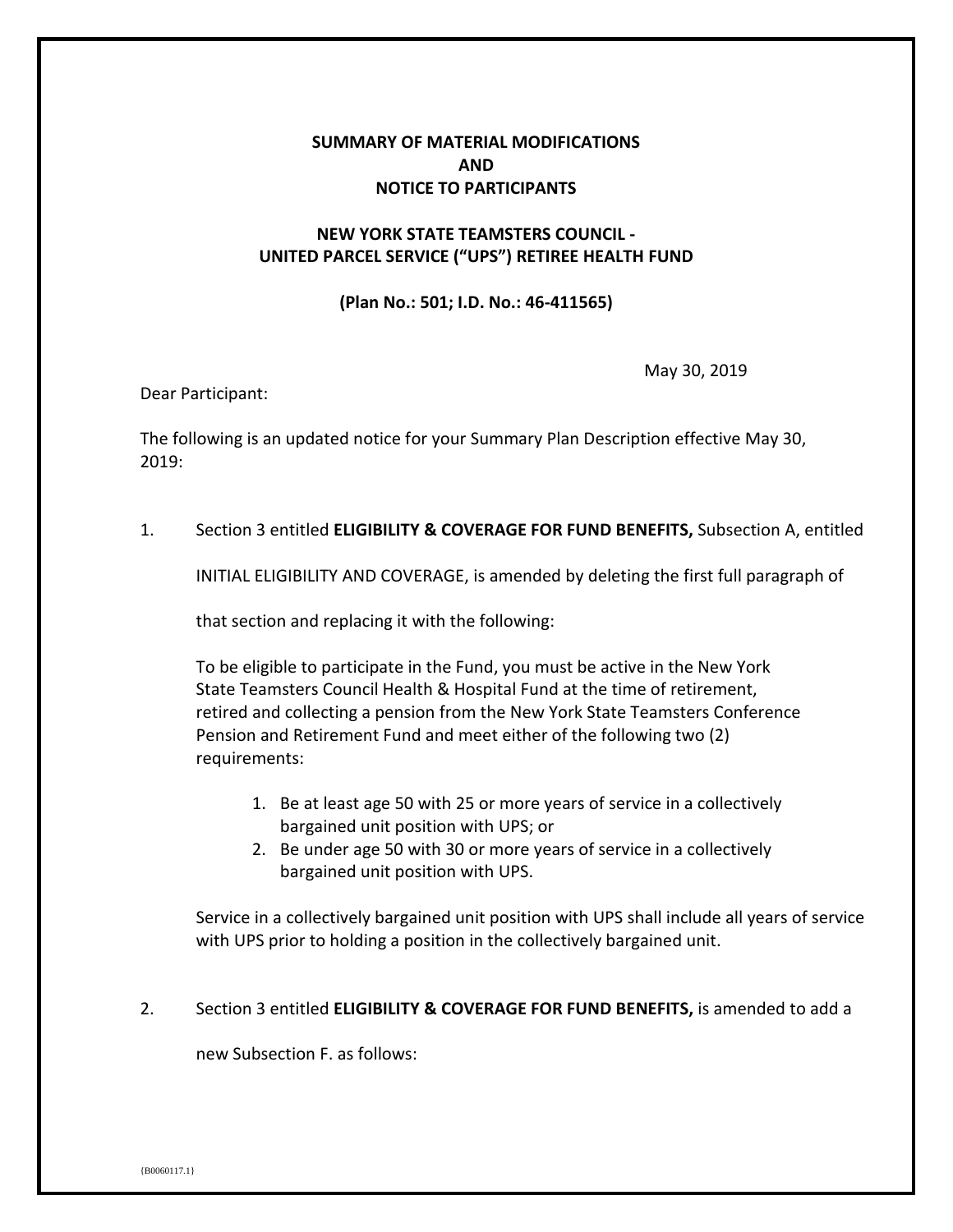#### F. DEFERRED ENROLLMENT

Effective May 30, 2019, if you satisfy the service requirements of Section 3(A) but do not commence New York State Teamsters Conference Pension and Retirement Fund pension benefits at the time you lose "active" health coverage, you may defer initial enrollment in this Plan subject to the following conditions:

- 1. You must not be employed by UPS in a noncollectively bargained unit position.
- 2. You must provide the Fund with proof satisfactory to the Trustees that you maintained continuous qualifying health coverage during your "Deferral Period". Your other health coverage, to qualify, must be at least "minimum value" coverage as that term is defined in the Patient Protection & Affordable Care Act.

Your "Deferral Period" is the time between the end of your active participation in the New York State Teamsters Council Health & Hospital Fund through the date of enrollment in this Plan.

- 2. You may only enroll during this Plan's annual enrollment process, or immediately after losing eligibility for your other qualifying health coverage.
- 3. You must be retired and collecting a pension from the New York Teamsters Conference Pension & Retirement Fund as of the date of your enrollment.
- 4. You must meet all other applicable eligibility conditions under this Plan.
- 5. Upon enrollment, in addition to the monthly retiree contribution, you must pay the "Deferral Fee". The Deferral Fee is equal to the sum total of monthly retiree contributions you would have paid to this Plan if you did not defer coverage. For purposes of calculating the Deferral Fee, the contribution amount is based on the type of coverage [Single or Family] you elect at enrollment.